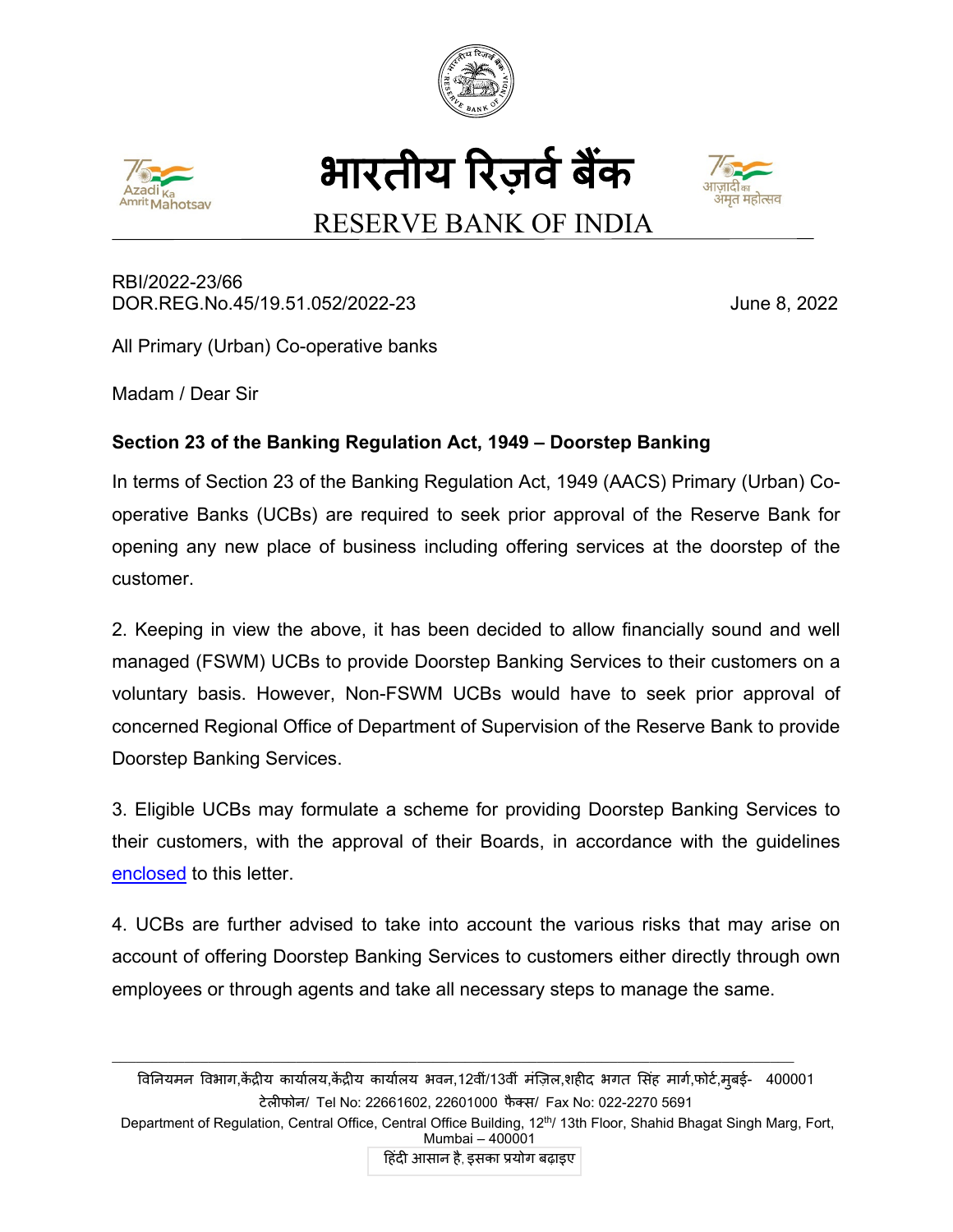5. The operation of the scheme may also be reviewed by the Boards of UCBs on a halfyearly basis during the first year of its operation. The scheme may be reviewed thereafter on an annual basis.

Yours faithfully

(Shrimohan Yadav) Chief General Manager

Encl: as above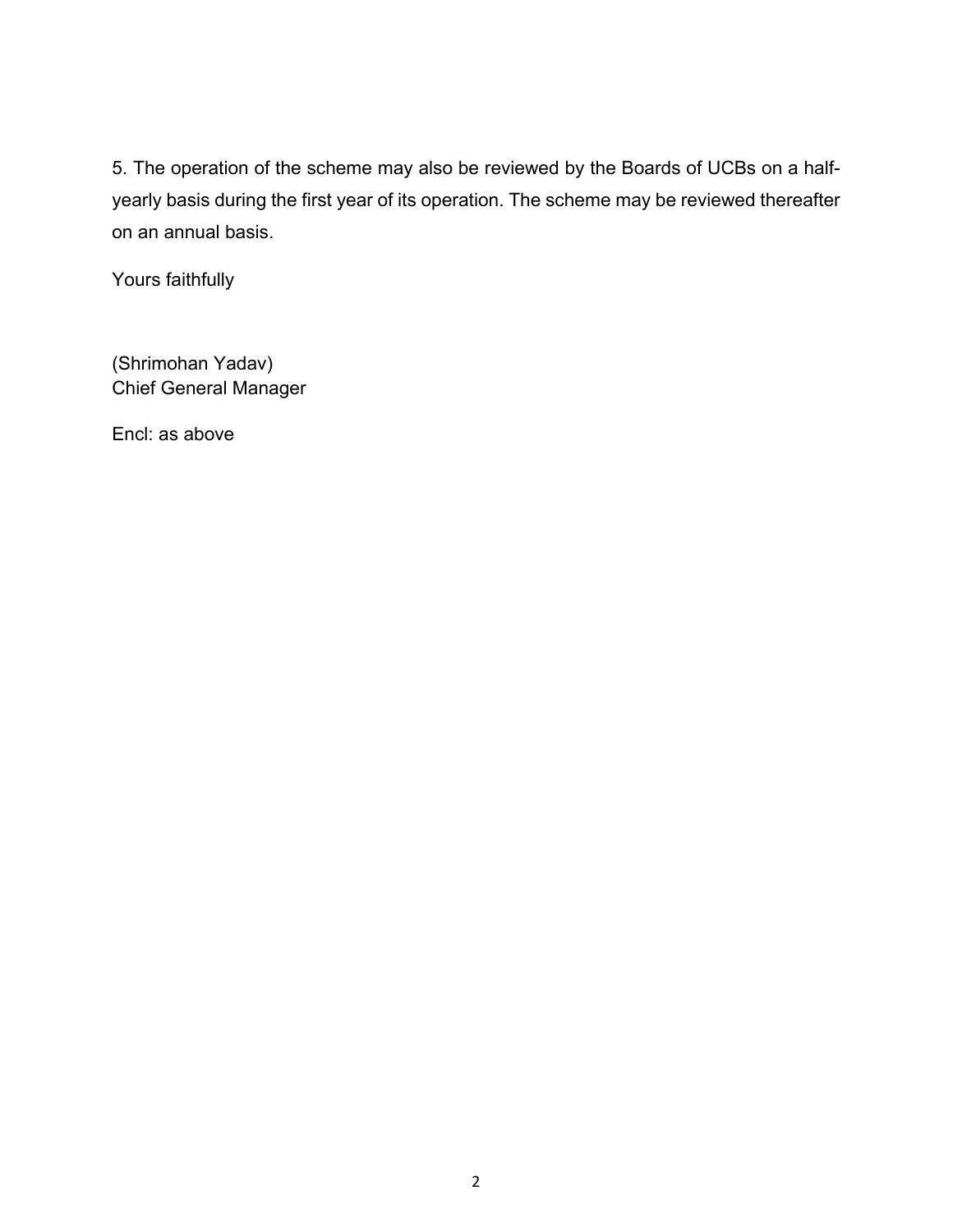**Annex**

### **Guidelines for Doorstep Banking by UCBs**

#### <span id="page-2-0"></span>**1. Services to be offered**

UCBs can voluntarily offer the following banking services to individual customers/ natural persons at their doorstep: -

- i. Pick up of cash against receipt;
- ii. Pick up of instruments against receipt;
- iii. Delivery of demand drafts against withdrawal from account;
- iv. Delivery of cash against withdrawal from account either against cheque received at the counter or request received through any secured convenient channel, such as phone banking, internet banking, etc;
- v. Submission of Know Your Customer (KYC) documents;
- vi. Submission of Life Certificate.

UCBs which offer services of pick-up of cash may take suitable steps to educate their employees and agents to enable them to detect forged and mutilated notes so as to avoid frauds and disputes with customers.

#### **2. Mode of Delivery**

- i. Through own employees
- ii. Through Agents

Where UCBs engage the services of Agents for delivery of services, it should be ensured that the policy approved by the Board lays down the broad principles for selection of Agents and payment of fee/commission etc. UCBs must refer to the guidelines on Managing Risks in Outsourcing of Financial Services by co-operative banks issued vide our [circular DoR.ORG.REC.27/21.04.158/2021-22](https://www.rbi.org.in/Scripts/NotificationUser.aspx?Id=12123&Mode=0) dated June 28, 2021 and ensure that the principles enumerated therein are complied with while offering Doorstep Banking Services.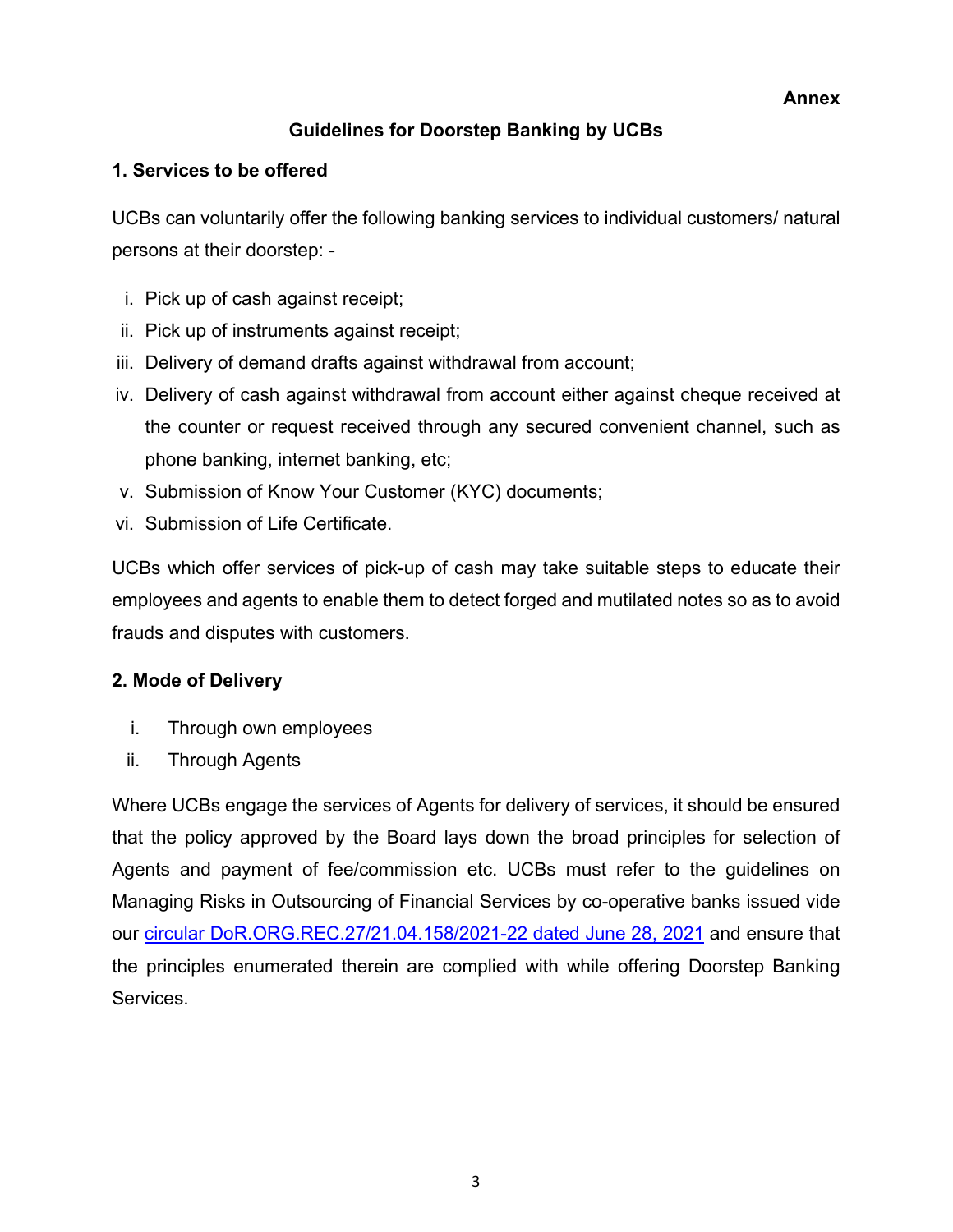#### **3. Delivery process**

- i. Cash collected from the customer should be acknowledged by issuing a receipt on behalf of the UCB;
- ii. Cash collected from the customer should be credited to the customer's account on the same day or next working day, depending on the time of collection;
- iii. At the time of collection of cash, the customer should be informed of the date of credit by issuing a suitable advice;
- iv. Delivery of demand draft should be done by debit to the account on the basis of requisition in writing/ cheque received and not against cash or instruments collected at the doorstep;
- v. Acknowledgment should be provided for collection of KYC documents, Life Certificate.

#### **4. Risk Management**

It may be ensured that the agreement entered into with the customer does not entail any legal or financial liability on the bank for failure to offer doorstep services under circumstances beyond its control. The services should be seen as a mere extension of banking services offered at the branch and the liability of the bank should be the same as if the transactions were conducted at the branch. The agreement should not provide any right to the customer to claim the services at his doorstep.

The UCB should provide cash limits (for collection as well as delivery) for their employees/ agents and customers, for doorstep banking. The UCB should also take all necessary steps to contain technology risk while providing these services.

#### **5. Transparency**

Charges, if any, to be levied on the customer for doorstep services should be incorporated in the policy approved by the Board and should form part of the agreement entered into with the customer. The charges should be prominently indicated on the banks' website and brochures offering doorstep services.